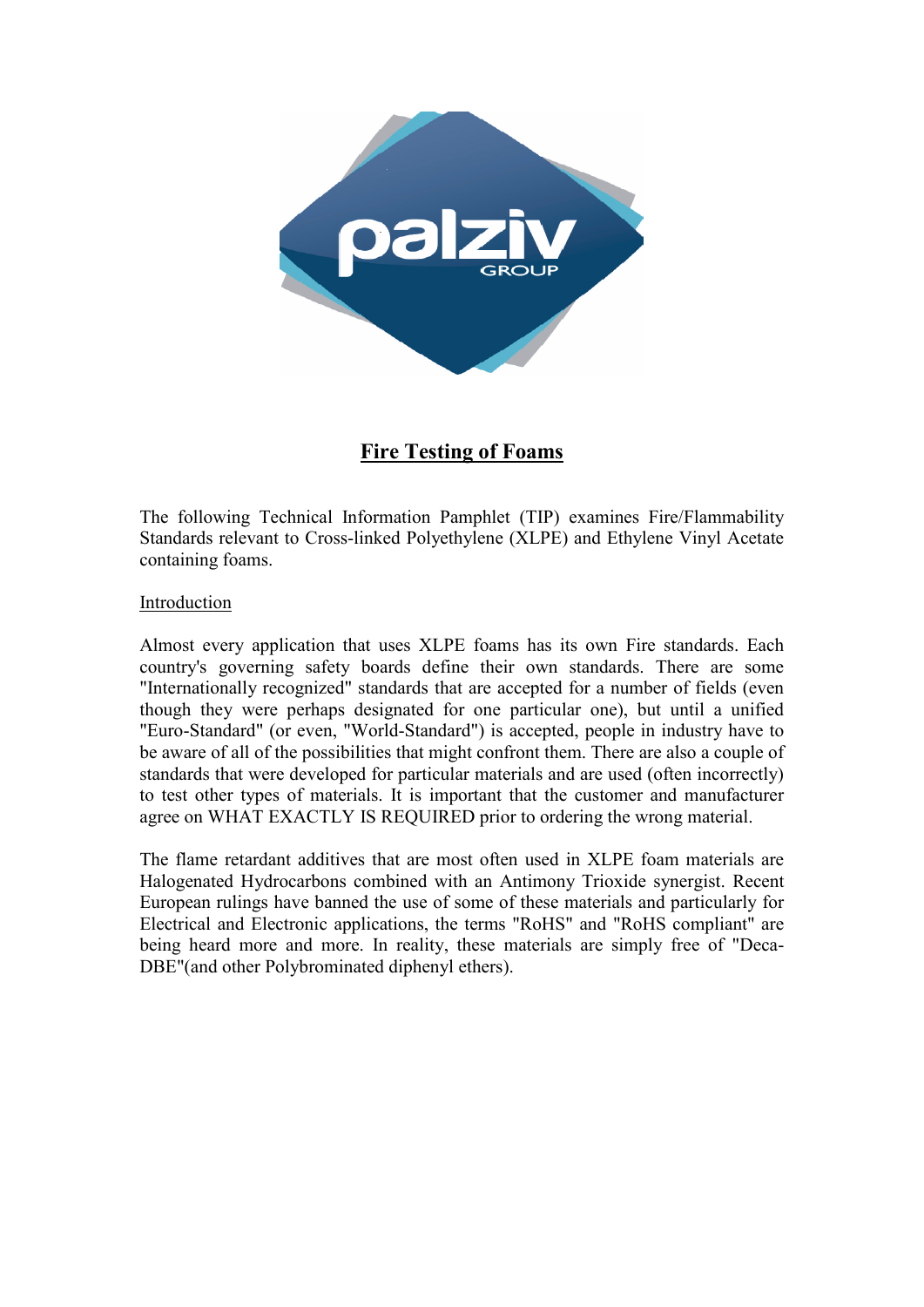Table 1. List of FR standards and applications

| <b>Standard</b>                              | Country       | <b>Application</b> |
|----------------------------------------------|---------------|--------------------|
| Din 4102 B1/B2                               | Germany       | Construction       |
| <b>BS</b> 476 Part 6/7                       | <b>UK</b>     | Construction       |
| Class 1                                      | Italy         | Construction       |
| M                                            | France        | Construction       |
| $\mathbf{F}$                                 | France        | Train/Construction |
| M                                            | Spain         | Construction       |
| <b>UL94</b>                                  | <b>USA</b>    | Electrical         |
| FMVSS302 / EC Directive 95/28/EC<br>Annex IV | <b>USA/EU</b> | Automotive         |

## **DIN 4102 – B1/B2(German)**





Pipe insulation is one application where DIN4102 is the "standard" fire test



Small fire test - DIN 4102 B2

B2 - The specimen is suspended vertically and a 20mm high flame is applied for 15 seconds to both the foam surface and edge. 5 samples are tested. The production of flaming droplets is determined by a piece of filter paper being placed below each specimen during testing.

A B2 classification is achieved if the tip of the flame does not reach a reference line marked on the foam within 20 seconds (150mm for bottom edge application, 40 and 190mm from the lower edge for face or side application).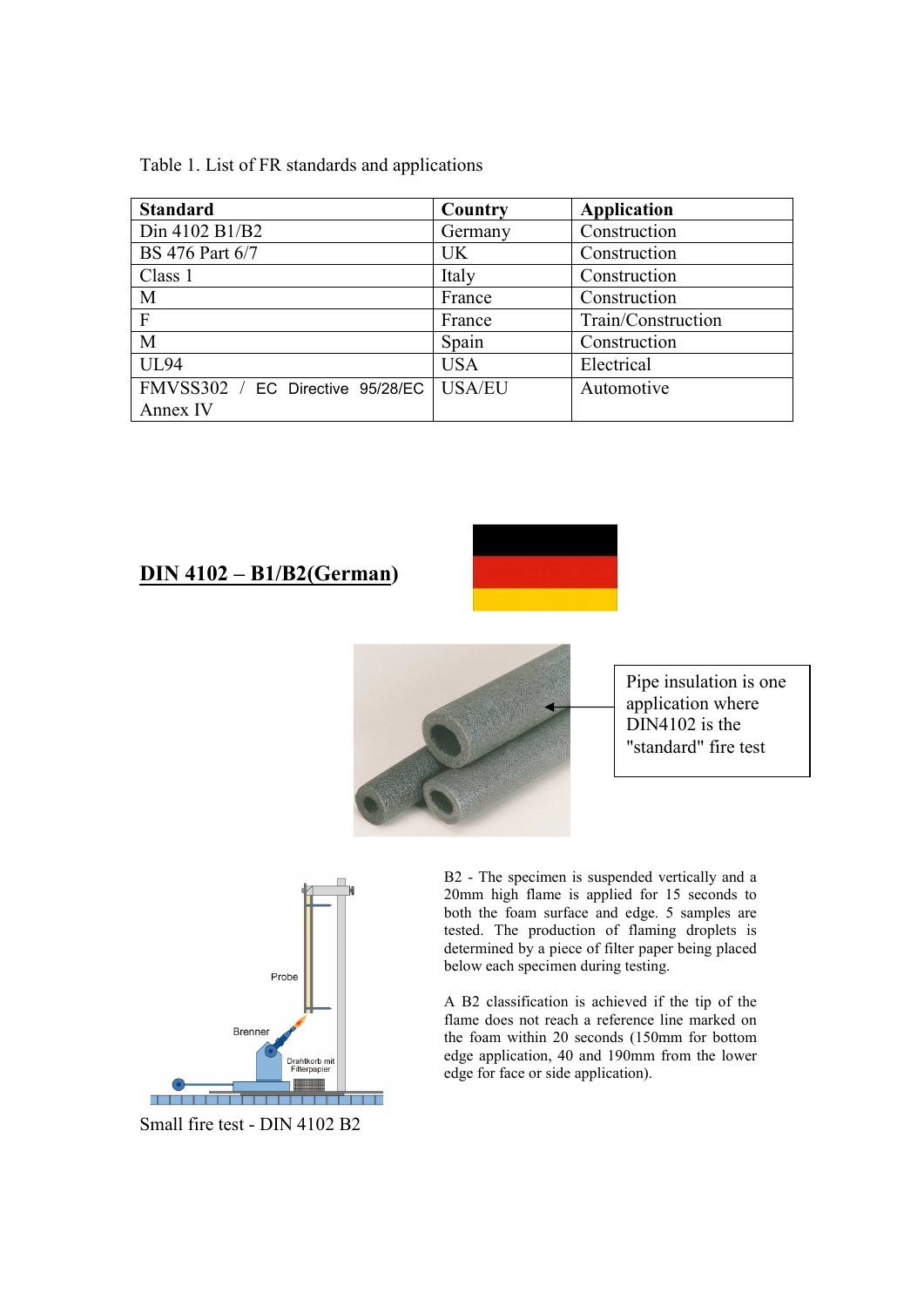

Fire shaft test DIN 4102 B1

B1- The samples are held vertically in a supporting frame within a square shaped vertical housing (the "Brandschafht", or fire schaft). A gas burner subjects the samples to flames for 10 minutes. At the same time a constant, uniform flow of air is blown into the Brandschacht from below.

In evaluating the test, smoke gas temperature and the length of the specimen which has escaped burning (residual length) are taken into account.

For a B1 classification foam must show:

1. A mean residual length of not less than 150mm, with no specimen being burned away completely.

2. A mean smoke gas temperature of less than 200oC.



## **BS 476 Part 6/7 (British)**

 The British "Standard" 476 is actually a series of fire standards. Part 6 and 7 are Surface spread of flame tests (these are to prevent fire spreading to adjoining buildings). These standards are used in construction for the UK, British Commonwealth and countries that were previously part of the British Empire.



### **BS 476 Part 7. Surface spread of flame**

This test shows how the spread of flames across the surface of a material gives an indication as to its ability to spread fire.

The sample is mounted in a water-cooled holder and exposed to the radiant panel for 10 minutes with a pilot flame applied for the first minute of the test.

The progression of the flame front is measured after 11/2 minutes and at the end of the test. The test grades material from 1 (best) down to 4 (worst).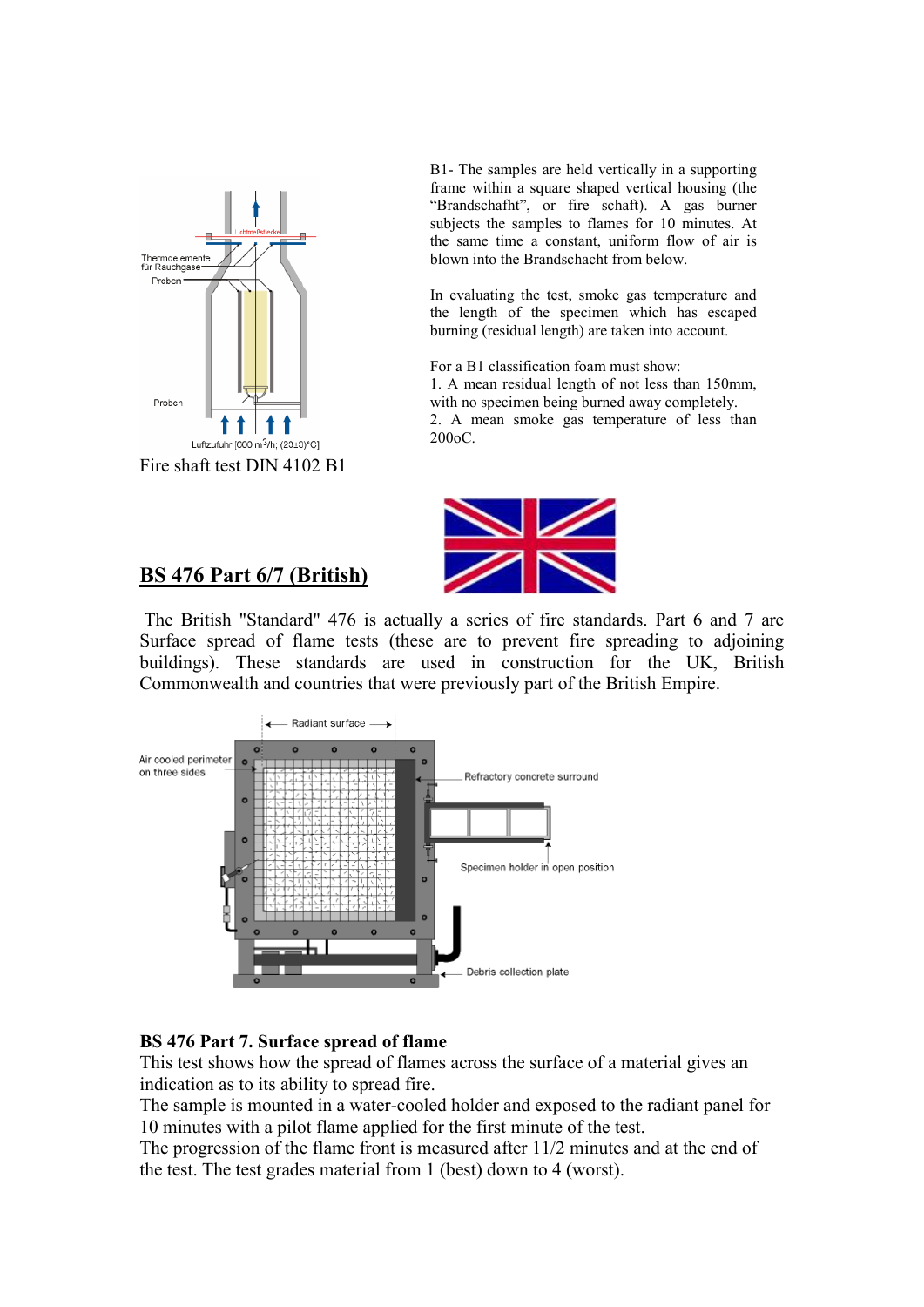### **BS 476 Part 6. Fire Propagation**

This test measures the rate of heat release during combustion. Heat release during combustion will affect the rise in temperature of the surrounding un-burnt material and the subsequent rate of spread of fire.

The sample is mounted and subjected to 14 gas jet flames at intervals across the sample width. Two electric heaters generate a high background temperature. The temperature rise is measured using thermocouples and compared with the rise obtained with a standard asbestos cement board specimen.

# **"Class 1"- CSE RF 2/75 A / CSE RF 3/77 - Surface application and spread of flame test ( Italy)**



To achieve an overall classification a small burner ignitability test (CSE RF 1/75 A or CSE RF 2/75 A) must be conducted together with a surface spread of flame test (CSE RF3/77). The results of both tests are then used to determine an overall classification, from Class 1 (the best) to Class 5.

CSE RF 2/75 A uses surface application of a small flame for 30 seconds. After flame time, afterglow time, extent of damage and flaming droplets are observed and recorded these parameters are then divided into three grades, as shown in the table below: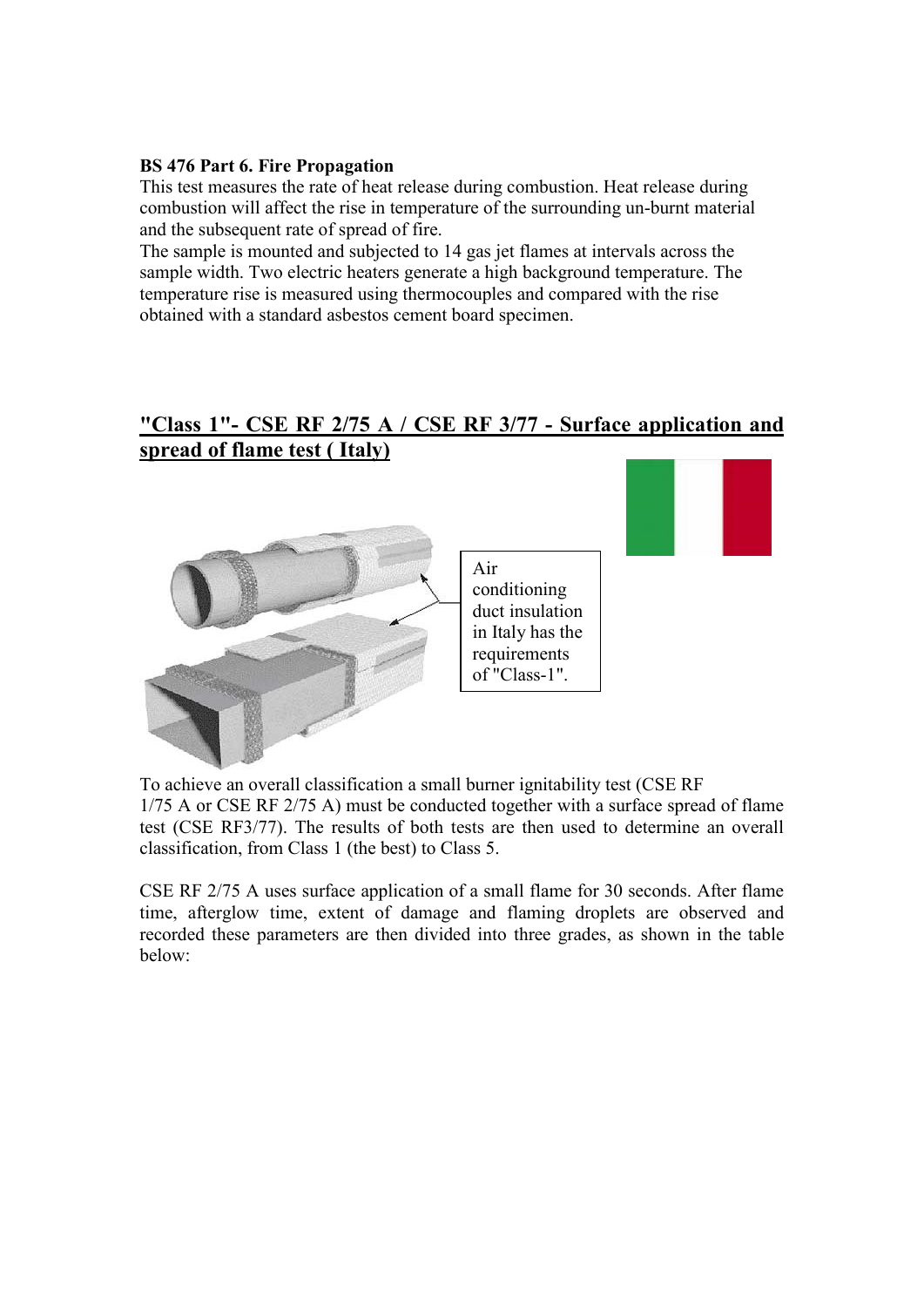

CSE 3/77 – Surface spread of flame test

The sample is exposed to a small pilot flame and radiant panel. The position of the sample is varied to simulate end use in floors, walls and ceilings. Parameters measured are the rate of spread of flame, extent of damage, afterglow and flaming droplets, which are again divided into three grades.

The category on which classification is based is worked out by multiplying the different grades with various weighting factors, which for flaming droplets are distinguished between floor, wall and ceiling use. The categories from the different tests then form the basis for classifying products.

# **"M" Class- NF P 92 503/NF P 92 504/ NF P 92 505 + "F" tests - STM S-001 (France)**

NF P 92 510 Determination of upper calorific potential NF P 92 503 Electrical burner test used for flexible materials 5 mm thick or less

Complementary tests:

.

NF P 92 504 Speed of spread of flame test used for the materials which are not intended to be glued on a rigid substrate NF P 92 505 Dripping test with electrical radiator, used for melting material

STM S-001 (Smoke): NF X 70 100 Analysis of pyrolysis and combustion gases NF X 10 702 Determination of the smoke opacity in a non-renewed atmosphere

**"M Class" – Construction**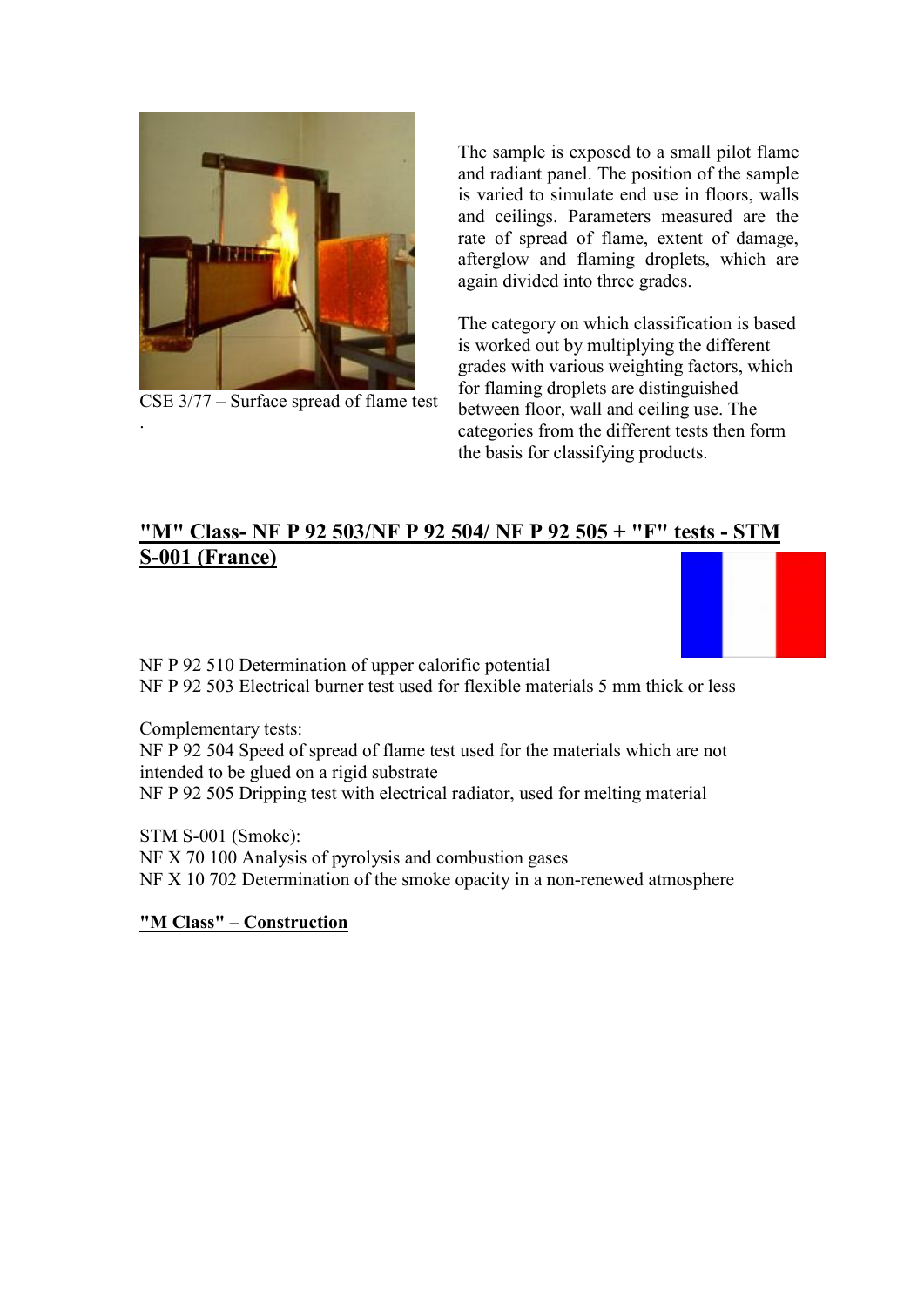

The French test known as the "Breleur electrique" - electric burner - is the principal method used not only in France, but also in Belgium, Spain and Portugal. It results in a classification of M1 to M4, with M1 being the highest classification.

The sample is placed face down on the test rig at an angle of  $30^{\circ}$  above an electric radiator which gives out heat. A small butane gas pilot flame is applied directly to the foam surface at 20 seconds into the test, held in position for 5 seconds then withdrawn. The flame is applied again at 45 seconds and subsequently every 30 seconds for the duration of the 5 minute test. If any flaming continues after 5 minutes, the test is continued until the specimen extinguishes completely.

The following aspects are noted during the test:-

- duration of flaming
- production of burning droplets
- length/width of the damaged specimen

Actual classification requirements are given below:-

| <b>Classification</b>  |        |    | M1      | M <sub>2</sub> | M3         | >M3 |
|------------------------|--------|----|---------|----------------|------------|-----|
| Duration of Combustion |        |    | $\le=5$ |                |            |     |
|                        | Length | mm |         | <350           | $<\!\!600$ | 600 |
| Damaged                | Width  | mm |         |                | <90        | >90 |
| Droplets               |        |    | none    | none           | none       |     |



The NF P 92-504 Bunsen burner Test for Small-ignition Source Flammability.

This complimentary test to the Electric Burner helps establish a classification on samples which behave unusually during the primary test - for example, melting rapidly or shrinking away to form a hole so that the pilot flame cannot come into contact with the sample at 20 seconds, or if samples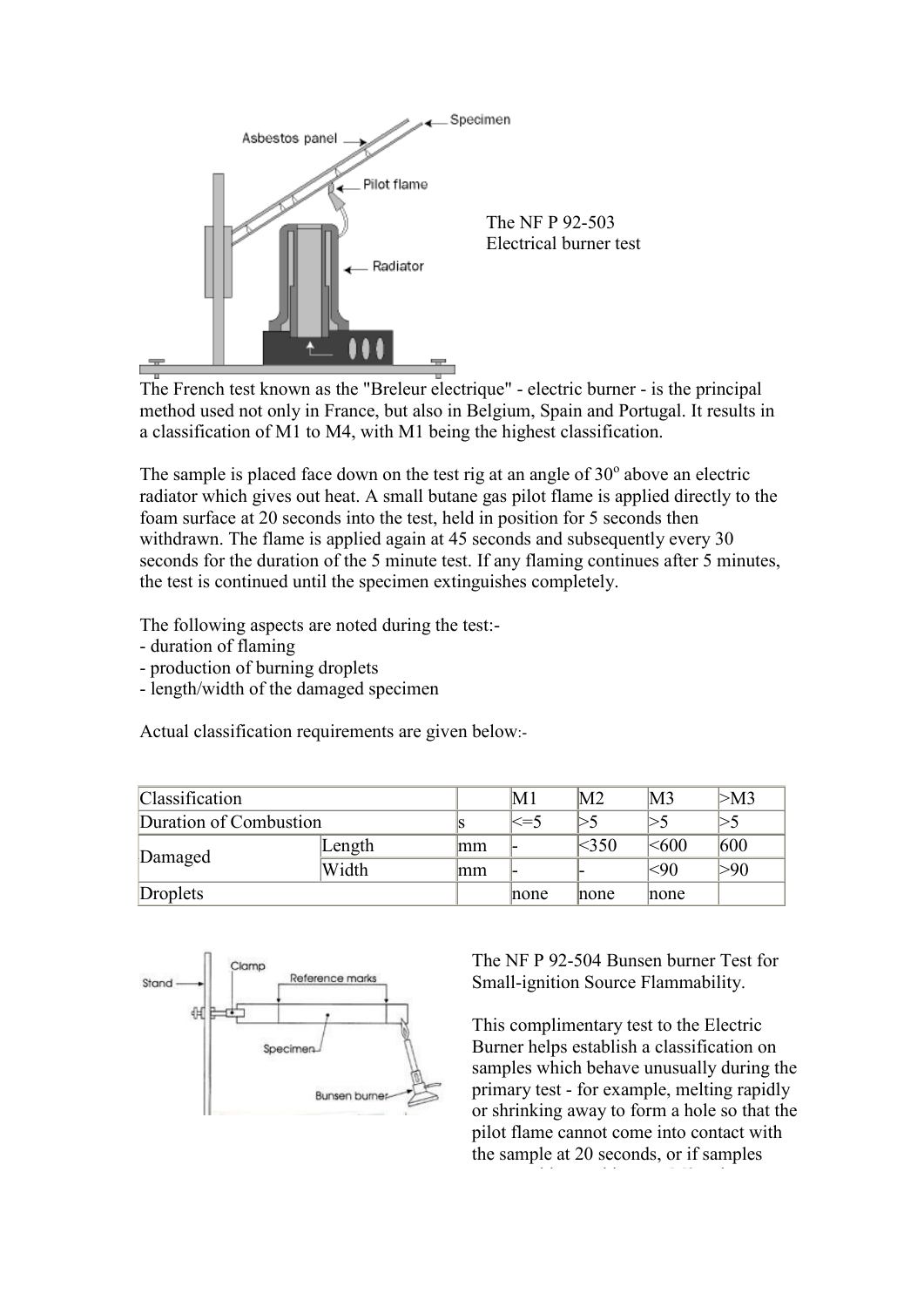For materials which melt or shrink away from the heat source, after flame, non-propagation of flame and burning/non burning droplets are observed. Rate of flame spread is also measured if the material does not achieve M3.

The non-propagation of flame test involves a flame being held against the free end of a horizontal sample, 10 times for 5 seconds; the time of after flame is measured.

In the flame spread test, the time taken for flame to spread between two reference marks at 50mm and 300mm is established. The production of burning droplets is also noted. Classification criteria are given below:

| Classification            | M1                     | M2                     | M3 a    | M <sub>3</sub> b       | M4                 |
|---------------------------|------------------------|------------------------|---------|------------------------|--------------------|
| Duration of<br>Combustion | none                   | $<$ 5s                 | $<$ 5s  | $\geq$ SS              | $>$ 5 $\mathrm{s}$ |
| Droplets                  | None or non<br>burning | None or non<br>burning | Burning | None or non<br>burning | Burning            |



The NF P 92-505 Dripping Test

The "reaction to fire" tests classify the material in 5 categories from M0 to M4. The specific standard that is applicable depends on the intended use (see table below). Class M0 is assigned if the requirements for class M1 are met and the heat of combustion (upper calorific potential test by NF P 92-510 does not exceed 2500 kJ/kg (typical M0 material are concrete, blaster, mineral based product). To determine the classifications M1 to M4 and NC, series of test is conducted.

### **"F" Class – Railway/ Construction**



Railroad tunnel insulation requires both fire and smoke standards to be tested.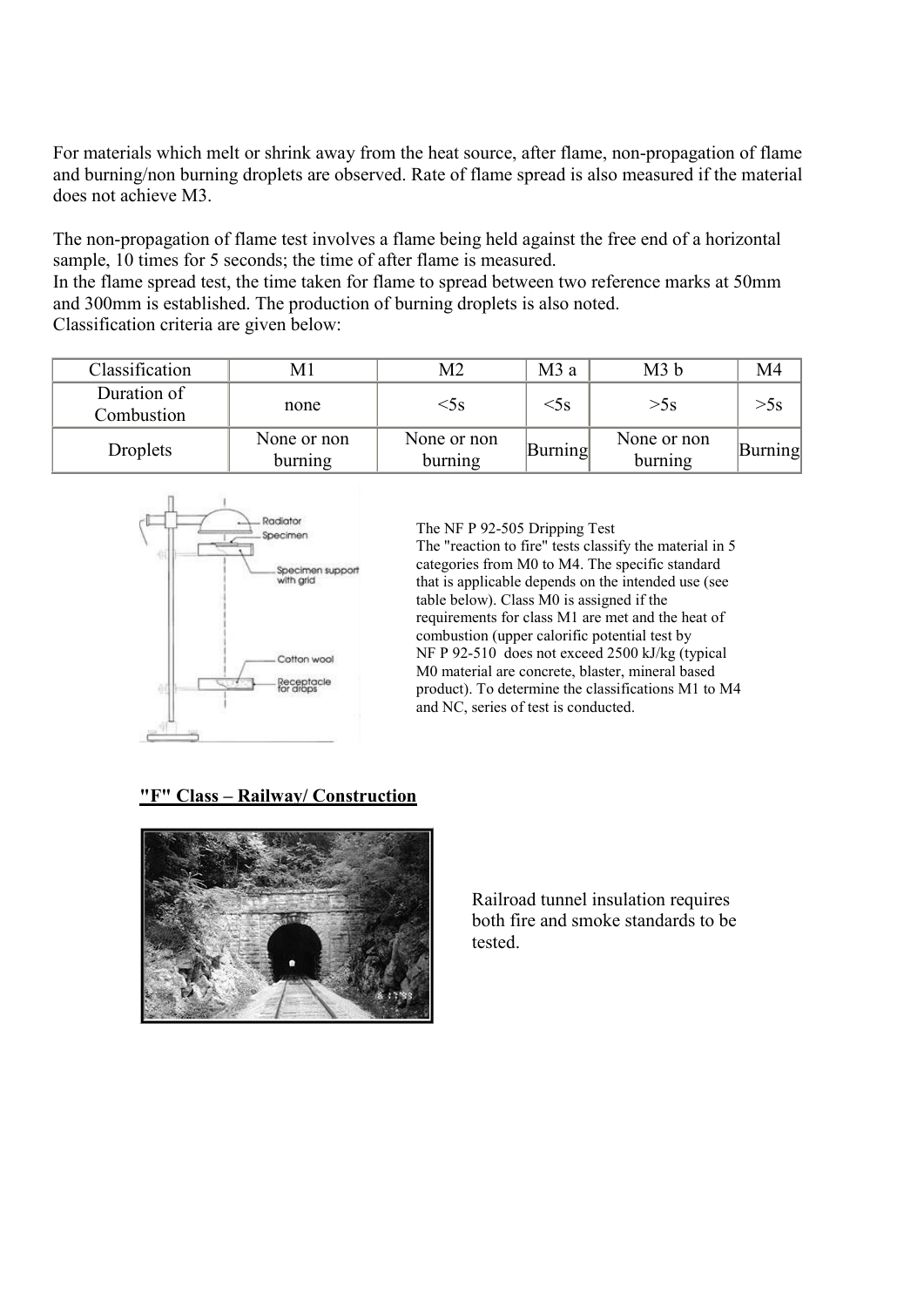### **Smoke parameters**

The "smoke" parameter, as described in the standard is obtained from the combination of "smoke emission" and the "toxicity index".

The first one is evaluated by the NF X 10-702 (Smoke Density Chamber) and the second one with NF X 70-100. The assessment of smoke toxicity is focused on CO,  $CO<sub>2</sub>$ , HCl, HBr, HF, HCN, and SO<sub>2</sub>. The toxic analysis can be tested with the ionic chromatography.

According to NF 16101, the combination of these two parameters gives the "smoke value" with classes from F0 to F5.

The Smoke Density Chamber (ASTM E 662 in USA) is used widely in testing of transportation.

This apparatus measures smoke generation from small, solid specimens exposed to a radiant flux level of 25 kW/m<sup>2</sup> in a flaming (piloted ignition) or non-flaming mode. The smoke produced by the burning specimen in the chamber is measured by a light source - photometer combination. The attenuation of the light beam by the smoke is a measure of the optical density or quantity of smoke that a material will generate under the given conditions of the test.

### **"M1" - UNE 23.727-90 Reaction to fire test for building materials (Spain)**



The test methods used are similar to those used in France. Besides, the calculation mode according to the NF P 92-501 test of the M value differs from the French methodology. The tests are comparable but results and their extrapolations are quite different.

The test classifies the material in 5 categories from M0 to M4 on Flexible materials with a thickness  $\le$  or  $=$  to 5 mm:

| Test          | Description                                                                          |
|---------------|--------------------------------------------------------------------------------------|
| UNE 23.723-90 | Reaction to fire test on building materials / electrical burner test                 |
| UNE 23.724-90 | Reaction to fire test on building material / Speed of the spread of flame test       |
| UNE 23.725-90 | Reaction to fire test on building materials / Dripping test with electrical radiator |
| UNE 23.726-90 | Floorings: Reaction to fire test on building materials / Radiant panel test          |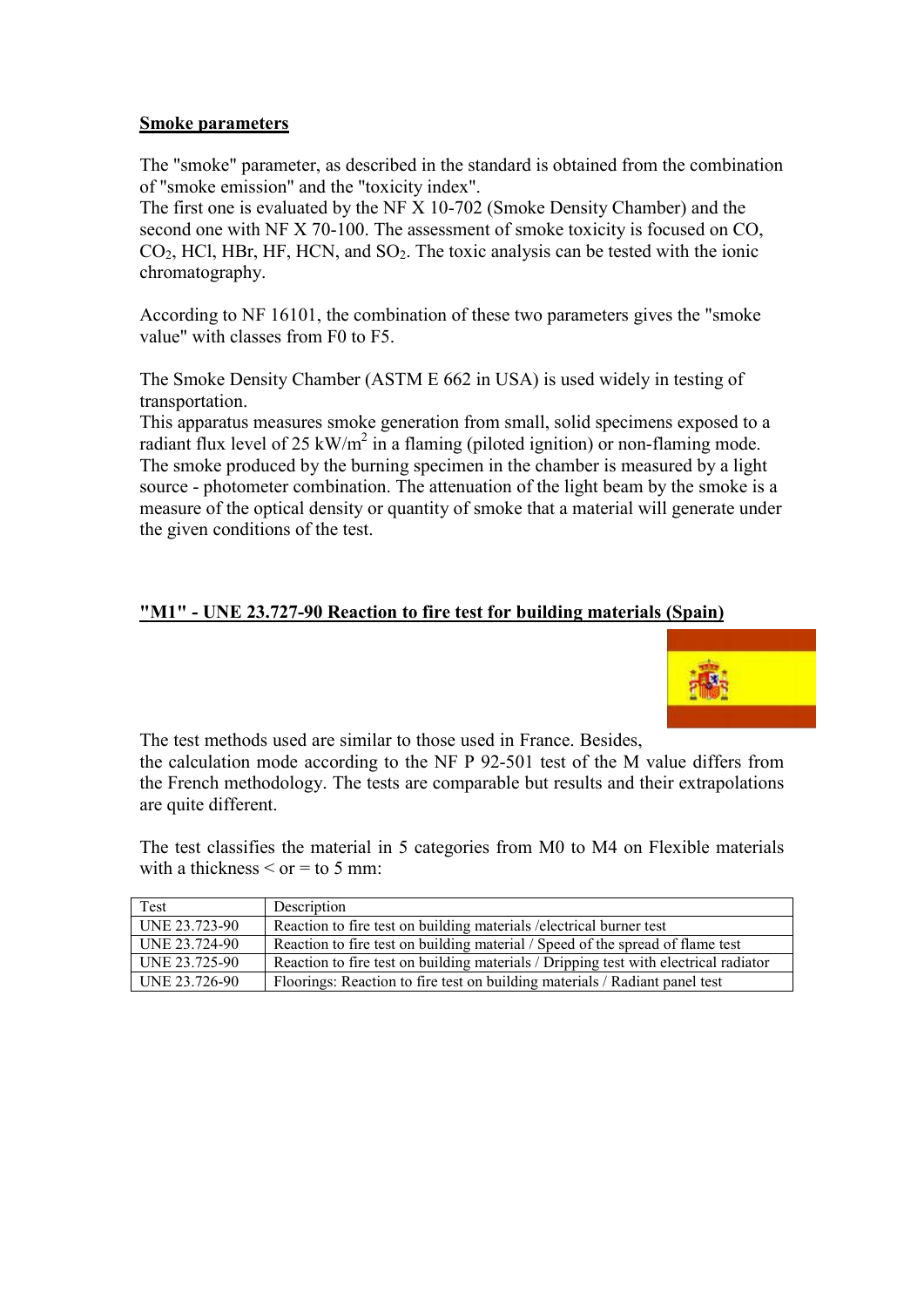### **UL94 - Determination of the relative flammability and for evaluating the dripping of plastics used in electrical & electronic equipment. (USA)**





The standard classifies plastics according to how they burn in various orientations and thicknesses. From lowest (least flame-retardant) to highest (most flame-retardant), the classifications are:

- **V2** burning stops within 30 seconds on a vertical specimen; drips of flaming particles are allowed.
- **V1**: burning stops within 30 seconds on a vertical specimen; no drips allowed.
- **V0**: burning stops within 10 seconds on a vertical specimen; no drips allowed

Tests are generally conducted on a 5" x 1/2" specimen of the minimum approved thickness

There are other classifications that apply to low density foam materials (HF-1, HF-2, HBF). These tests are done horizontally on foams with a density of less than  $250\text{kg/m}^3$ .

Test specimens, 150 x 50 mm, are each marked at 25 mm, 60 mm and 100 mm intervals from one end. Each specimen is supported horizontally with a wire gauze and the end closest to the 60 mm gauge mark is exposed to a specified flame from a wing tip burner for a period of 60 seconds. The time for the flaming or glowing front to travel between the 25 mm mark and the 125 mm mark, or when burning ceases is

recorded, and the extent of burning is measured. After flame / afterglow and the occurrence of flaming particles are also recorded.



Materials classified HBF shall not have any specimens with a burning rate exceeding 40 mm per minute over a 100 mm span, or cease to burn before flaming or glowing reaches the 125 mm gauge mark. Materials classified HF-1 and HF-2 require selfextinguishing < 2 secs and after-glow  $<$  30 secs. HF-1 also requires that a cotton wool indicator placed under the test sample is not ignited by burning drips.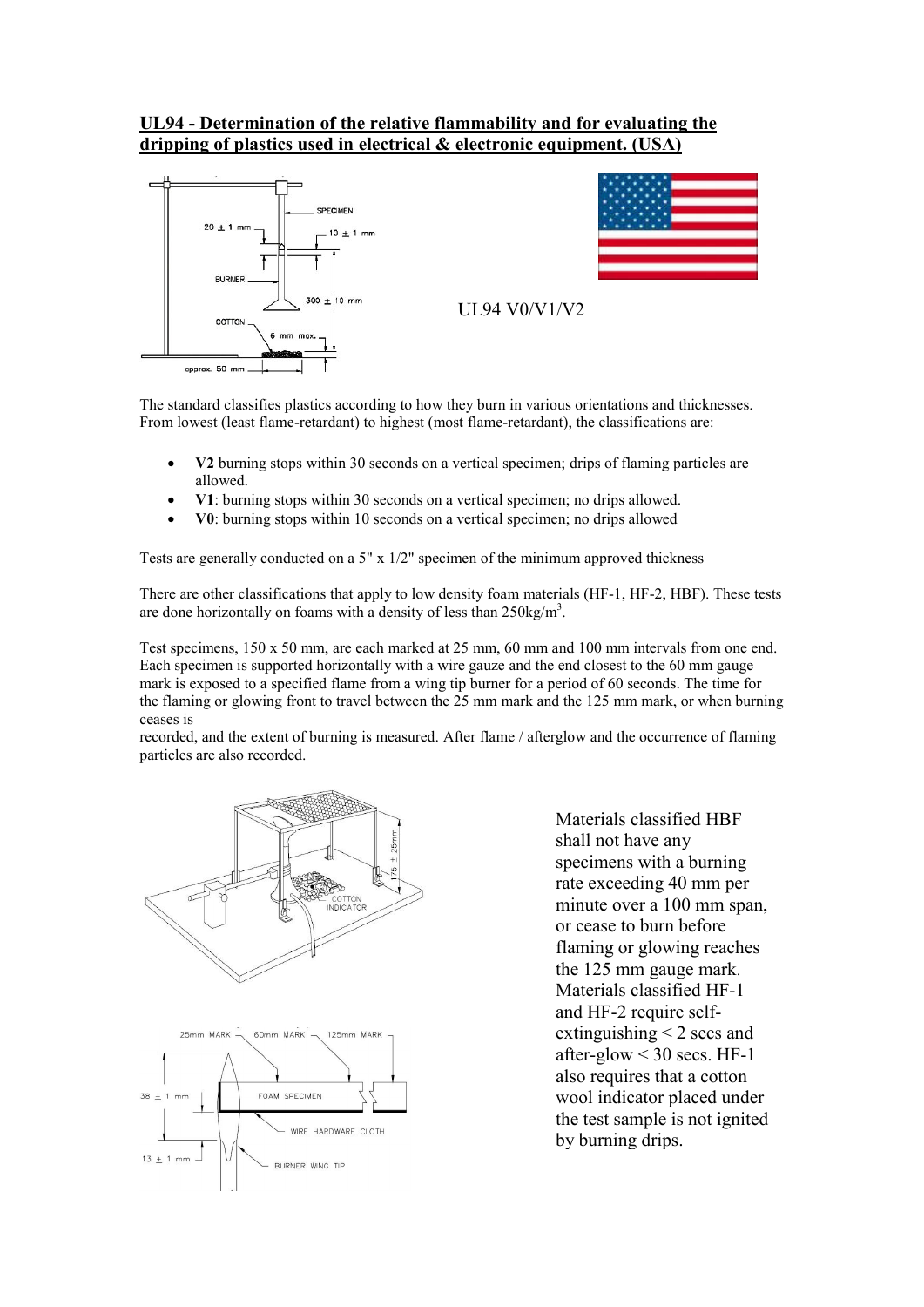#### **FMVSS302 / EC Directive 95/28/EC Annex IV / ISO 3795 – Automotive (VARIOUS)**





XLPE foam is used in large quantities in the automotive industry. In a car, Headliners, Watershields, Dashboards, Mirror gaskets, Door panels and Air conditioning vents are often made of XLPE foam. The standard fire test is FMVSS302 (or its Euro equivalent)

FMVSS302 is probably the easiest of fire tests to both carry out and to comply with. The idea that Flame retardant materials are used in a car is limited to allowing the person traveling, to exit the car in enough time, in the event that a fire breaks out. The "100mm/min" burn rate is deemed enough for most automotive applications that are not in the direct vicinity of the engine or high output electric equipment.

Complete test

5 tests: 8 test specimens, with the dimension 100 mm x 356 mm up to 12.5mm thick

Indicative test

2 test specimens, with the dimension 100 mm x 356 mm up to 12.5mm thick.

The test is conducted inside a test chamber where the test specimen is mounted horizontally. The exposed side of the test specimen is subjected to a gas flam from underneath. The burnt distance and the time taken to burn this distance is measured during the test. The result, the burning rate, is expressed in mm/min.